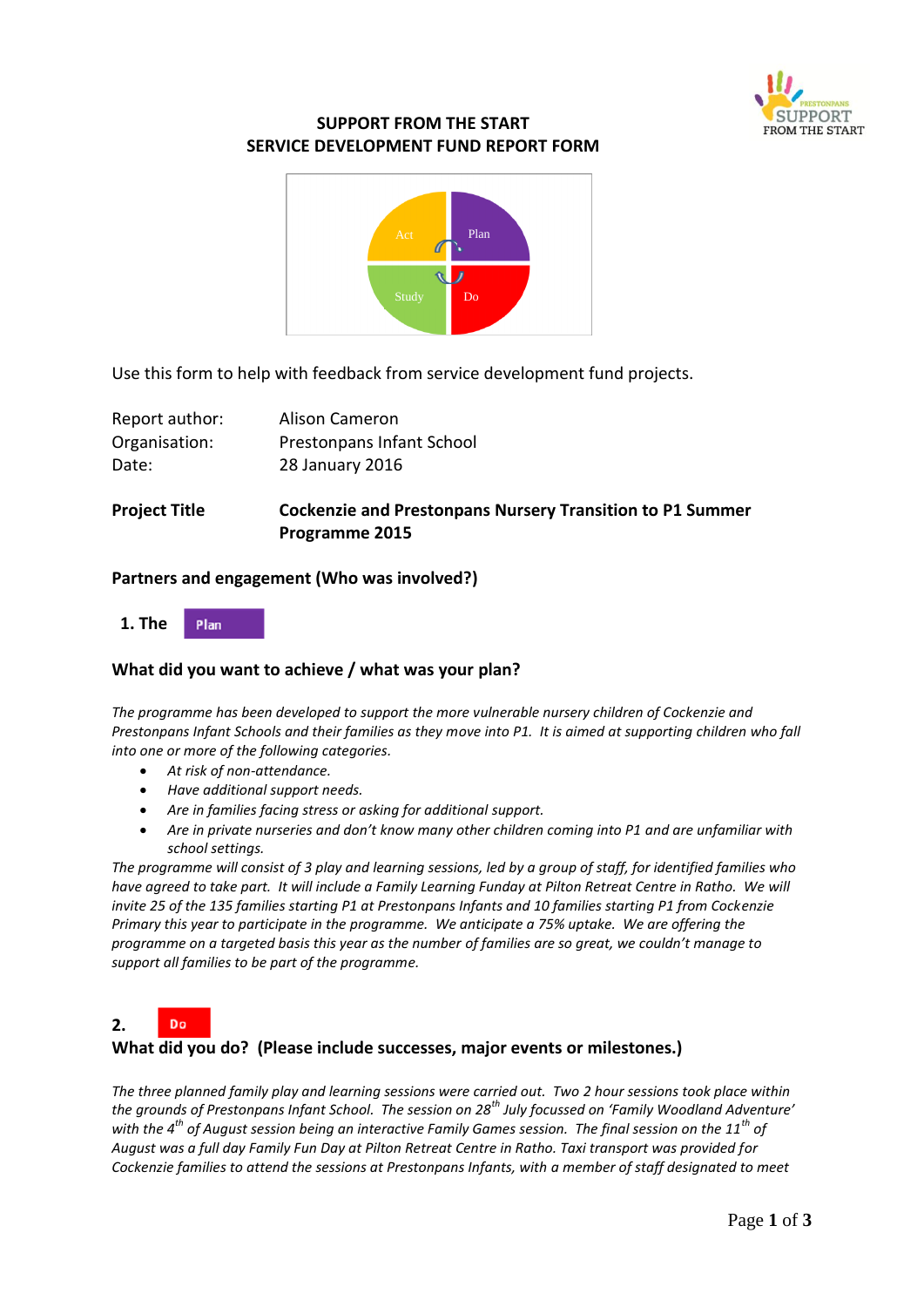*and greet them on their arrival. Coach transport was provided, as required, for all families to attend Pilton Retreat. Refreshments were provided at all sessions.*

#### **The biggest successes were**

- *There was on average a 68% (17/25) up-take of the programme from the targeted families starting P1 at Prestonpans Infant School. 10% (1/10) of targeted families attended from Cockenzie Primary nursery class. The Cockenzie family who attended were transitioning to Prestonpans Infant School to start P1 in August 2015. On average, 44 family members attended each session.*
- *Involvement in the programme was kept 'live' through texts between Prestonpans Infant DHT and families.*
- *A minimum of 5 staff from Prestonpans Infant School voluntarily supported each family play and learning session. These were a mixture of school management, Nursery Nurses, Teachers and Additional Support Needs Auxiliaries.*
- *The programme enabled 3 families moving to Prestonpans, from outwith Scotland (England, Dubai & Australia), to meet other families, school staff and become familiar with the setting in an informal way. Each family reported that the sessions helped to ease parental fears about their child starting P1 and increased their child's confidence about starting school in a brand new setting.*
- *All families reported that they felt increasingly confident in supporting their child into school. The 3 sessions allowed them to build relationships with other families and school staff. They also verbalised that they were confident that they would know who to approach in school if they had any concerns/problems.*
- *CLD (Prestonpans) supported the Family Funday at Pilton Retreat.*

**3a.**  Study

# **On reflection do you think you achieved what you had planned to do? Can you evidence what you achieved?**

*X - We did not achieve the level of engagement with the number of families that we had hoped for from Cockenzie Primary School.*

*X - No staff from Cockenzie Primary School were available to volunteer to support the programme.*

*√ - Overall we engaged positively with 18 targeted families and supported their child/family transition to P1 at Prestonpans Infant School.* 

*√-All children and their families have settled into school and have achieved an acceptable attendance level. √-Positive relationships between staff and families fostered through the transition programme have supported children both already in the Staged Assessment and Intervention process or who have started the process since starting P1.*

*√- We have records of all the families who took part in the Summer Transition Programme and a written record of verbal feedback from parents/carers.*

# **3b. Tell us about any difficulties and barriers to achieving your plan:**

*X – The absence of available volunteer staff from Cockenzie Primary School limited engagement with Cockenzie families.*

*X – The programme heavily relies on school staff volunteering to commit their time during the summer holidays.*